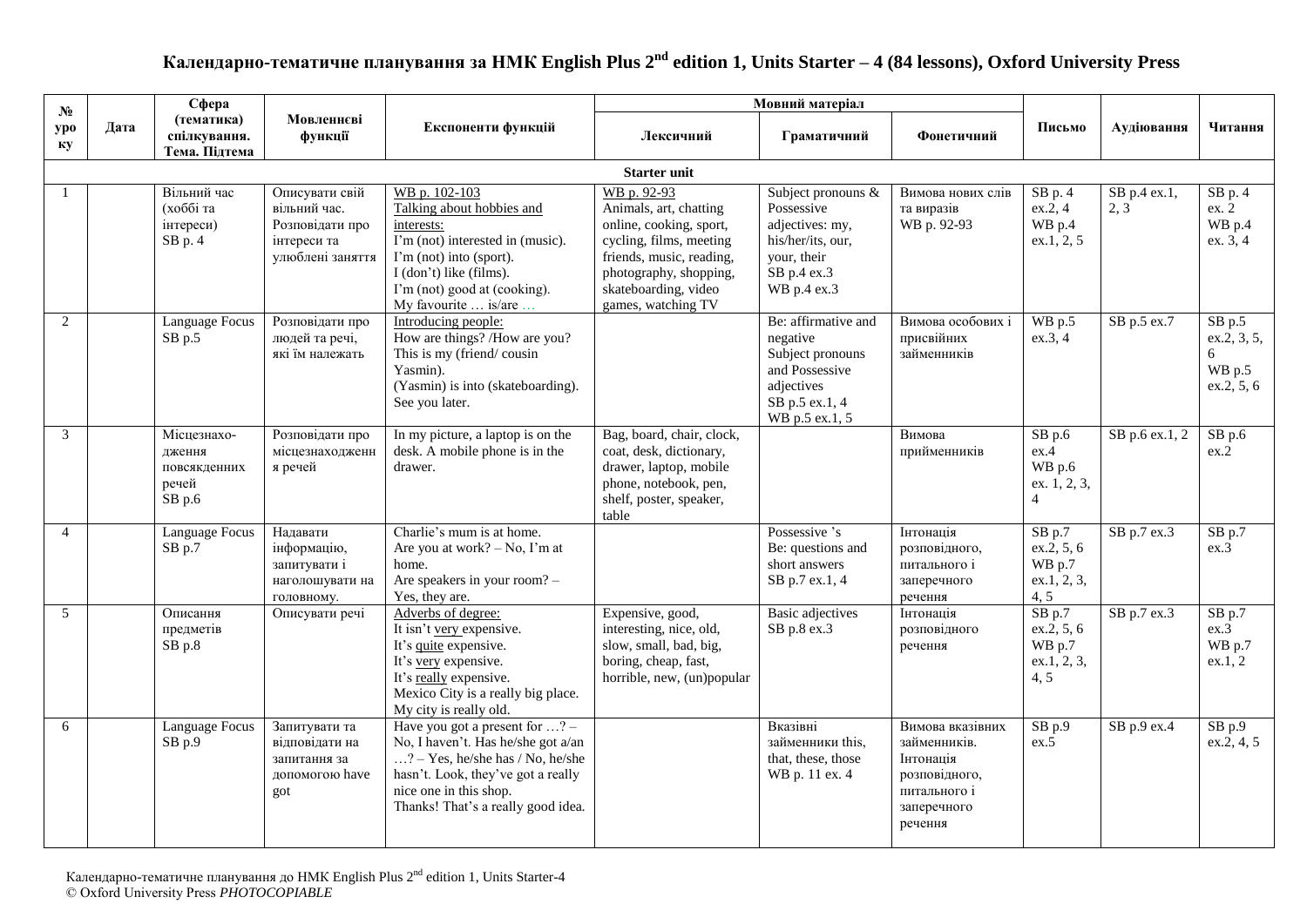| 8  | Країни та<br>національності<br>SB p.10<br>Написання<br>електронного | Розповідати про<br>країну<br>походження та<br>національність<br>Розпитувати та<br>розповідати про              | $\ldots$ is a/an (nationality) star.<br>is the (nationality) capital.<br>The (nationality) flag is<br>is/are (nationality).<br>The $\ldots$ is the (nationality)<br>currency.<br>Yes, that true. / No, that's false.<br>Thinking of answers:<br>I think he/she/it's                          | Australia, Brazil, China,<br>Egypt, India, Italy, Japan,<br>Mexico, Spain, the<br>USA/UK, Turkey<br>Capital, curry, flag,<br>currency, nationality,<br>people, sports star<br>Junior, know, sure, think                                                                                                                                                                      | Question words:<br>Where? What?                                                                         | Вимова нових<br>функціональних<br>зразків<br>Вимова нових<br>функціональних                                  | SB p.15<br>ex.4<br>WB p.13<br>ex. 4<br>SB p.11<br>ex. 4, 7                            | SB p.11 ex. 2,<br>3   | SB p.15<br>ex.1,2<br>WB p.13<br>ex.3<br>SB p.11<br>ex.3, 5, 6 |
|----|---------------------------------------------------------------------|----------------------------------------------------------------------------------------------------------------|----------------------------------------------------------------------------------------------------------------------------------------------------------------------------------------------------------------------------------------------------------------------------------------------|------------------------------------------------------------------------------------------------------------------------------------------------------------------------------------------------------------------------------------------------------------------------------------------------------------------------------------------------------------------------------|---------------------------------------------------------------------------------------------------------|--------------------------------------------------------------------------------------------------------------|---------------------------------------------------------------------------------------|-----------------------|---------------------------------------------------------------|
|    | листа<br>SB p. 11                                                   | себе та писати<br>лист з<br>інформацією про<br>себе                                                            | And you? I'm not sure.<br>Yes, that's right. I don't know.<br>Writing about yourself:<br>I'm a student at  I'm into ,<br>especially  Email or message<br>me in (English). I speak/study<br>Bye for now! Where's Tailor<br>Swift from? - We think she's<br>from the USA. - Yes, that's right. |                                                                                                                                                                                                                                                                                                                                                                              | Who $\ldots$ ?<br>Conjuctions<br>(сполучники): and,<br>or, but<br>SB p.11 ex.1, 5<br>WB p.11 ex.1, 2, 4 | зразків                                                                                                      | WB p.11<br>ex. 3, 4                                                                   |                       | WB p.13<br>ex.1, 2, 5                                         |
|    |                                                                     |                                                                                                                |                                                                                                                                                                                                                                                                                              | Unit 1. Towns and Cities                                                                                                                                                                                                                                                                                                                                                     |                                                                                                         |                                                                                                              |                                                                                       |                       |                                                               |
| 9  | Маленькі та<br>великі міста<br>SB p. 12-13                          | Описувати<br>визначні місця в<br>містах та<br>маленьких<br>містечках                                           | Talking about places:<br>There is a good Chinese<br>restaurant near my house.<br>There are some inter-esting<br>monuments here.<br>There isn't $a/an$<br>There aren't any<br>My favourite place is                                                                                           | WB p. 93-94<br>Bus station, bridge, café,<br>cinema, flat, hotel,<br>library, office building,<br>market, monument, park,<br>restaurant, school, shop,<br>shopping centre, sports<br>centre, square, street,<br>theatre, train station,<br>Chinatown, Covent<br>Garden, West End,<br>Harrods, IMAX, King<br>Cross, Nelson's Column,<br>Regent's Park, Savoy,<br>Shard, Tower | Зворот:<br>There is<br>There are<br>SB p.13 ex.4, 5<br>WB p. 17 ex.1, 2                                 | Вимова нових слів<br>та виразів<br>WB p. 93-94<br>Інтонація<br>стверджувального<br>та заперечного<br>речення | SB p.13<br>ex.5<br>$+$<br>Finished?<br>WB p.8<br>ex.2, 3, 4                           | SB p.12 ex.1,<br>2, 3 | SB p.13<br>ex. 1, 3                                           |
| 10 | Місто на воді<br>SB p.14                                            | Передбачати<br>(прогнозувати)<br>зміст тексту з<br>фотокартки<br>Розуміти зміст<br>статті про<br>сучасне місто | Imagine a 5-star hotel with fantastic<br>food and comfortable rooms.<br>Imagine your favourite places<br>places in the city $-$ a square, shops,<br>cinemas and theatres. Imagine all<br>these things on one very big ship.                                                                  | on a cruise ship, in a city,<br>by the sea, Central Park,<br>climb-ing wall, fantastic,<br>comfortable, cabin,<br>passenger, chef, exciting,<br>horrible, swimming pool                                                                                                                                                                                                      | Present simple                                                                                          | Інтонація<br>питальних речень                                                                                | SB p.14<br>ex.5<br>WB p.16<br>ex.4                                                    | SB p14 ex.2           | SB p. 14<br>ex. 1, 2<br>WB p. 16<br>ex. 1, 2,<br>3, 5         |
| 11 | Language Focus<br>SB p. 15                                          | Запитувати та<br>відповідати на<br>запитання про<br>місцезнаходжен-<br><b>HA</b>                               | Is there a school on the ship? Are<br>there any swimming pools?<br>How many cafes and restaurants<br>are there?                                                                                                                                                                              |                                                                                                                                                                                                                                                                                                                                                                              | Some/any<br>Is there ?<br>Are there ?<br>How many ?<br>SB p.15 ex.2<br>WB p. 13 ex.1, 3                 | Інтонація<br>питальних речень<br>та коротких<br>відповідей                                                   | SB p.15<br>$ex.\overline{3}, 5, 6$<br>$+F\!in\!$<br>$\gamma$<br>WB p.13<br>ex.2, 4, 5 |                       | SB p.15<br>ex. 1, 4                                           |
| 12 | Порівняння                                                          | Розуміти на слух                                                                                               | This window is clean.                                                                                                                                                                                                                                                                        | Clean, dangerous, dirty,<br>friendly, modern, noisy,                                                                                                                                                                                                                                                                                                                         | Comparisons                                                                                             | Інтонація                                                                                                    | SB p.16<br>ex.2, 5                                                                    | $SB$ p.16             | SB p.16                                                       |
|    | різних міст<br>SB p. 16                                             | розмову людей<br>про порівняння                                                                                | The cars are noisy.<br>We like the park because it's                                                                                                                                                                                                                                         | old, pretty, quiet, safe,                                                                                                                                                                                                                                                                                                                                                    | Present simple                                                                                          | питальних речень                                                                                             | WB p.14                                                                               | ex. 1, 4, 5           | ex.4<br>WB p.14                                               |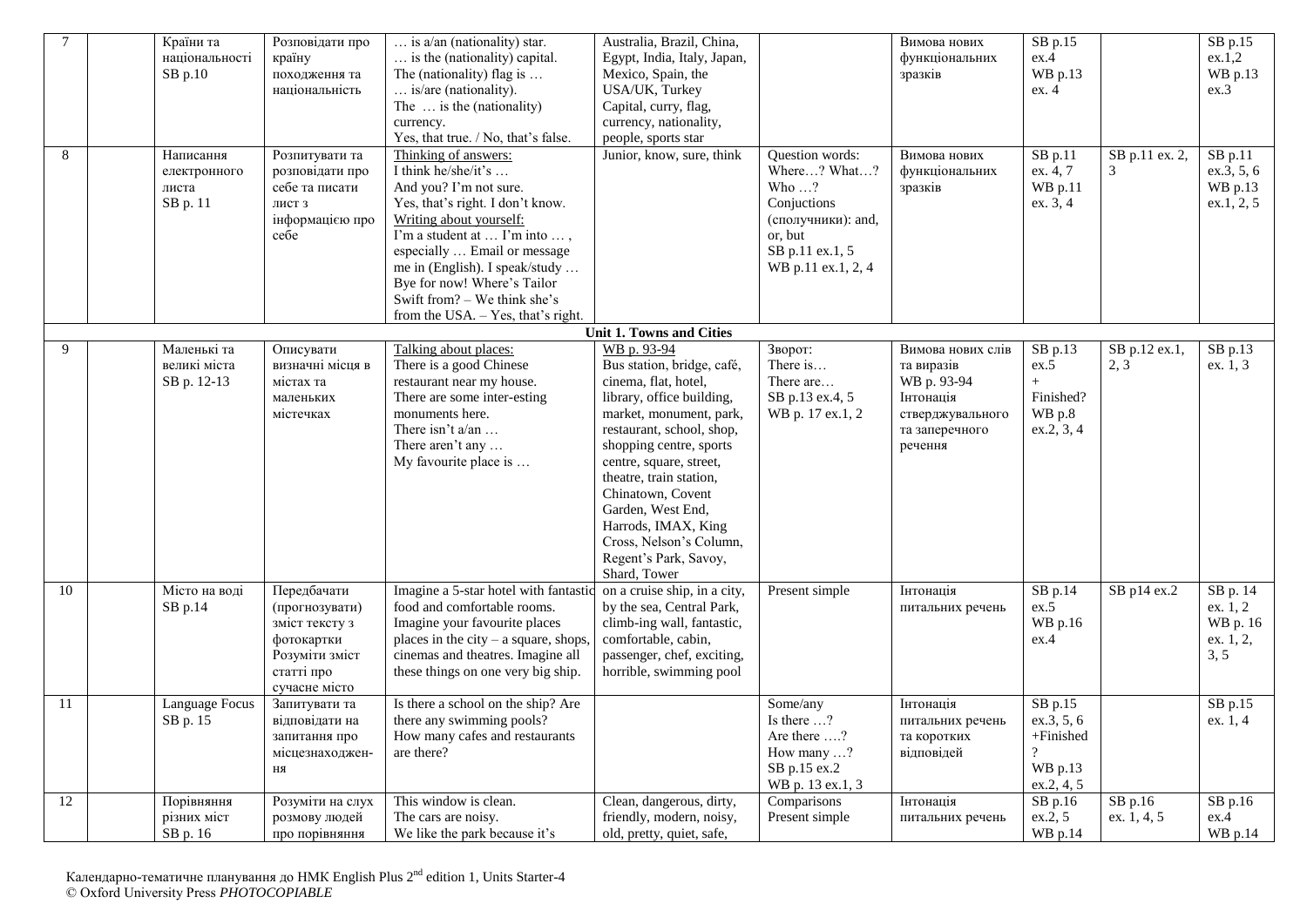| 13<br>14<br>15 | Language Focus<br>SB p. 17<br>Де знаходиться<br>і як пройти<br>SB p. 18 | Вміти<br>порівнювати речі<br>Запитувати та<br>надавати<br>інформацію<br>щодо<br>місцезнаходжен-<br>НЯ ЛЮДИНИ В<br>незнайомому | Comparing opinions:<br>I think Izmir is prettier than<br>Istanbul. - Yes, you're right. /<br>Really? I think  New York is<br>bigger than Washington.<br>Life in New York is more<br>expensive than in my country.<br>Asking and saying where places<br>are:<br>Excuse me. Are we near the<br>here? Yes, look, we're here. | Cleaner, nicer, friendlier,<br>bigger, more modern,<br>better, worse, further<br>Puzzles and games<br>SB p. 21<br>Around here, high street                                                                                                                        | Comparative<br>adjectives (short,<br>long, irregular)<br>SB p.17 ex.1<br>WB p.15 ex.1 | Comparatives<br>Pronunciation<br>SB p.17 ex.4<br>Інтонація | SB p.17<br>ex. $3, 5 +$<br>Finished?<br>WB p.15<br>ex.2, 3, 4<br>SB p.18 | SB p.17 ex. 4<br>SB p.18 ex.1, | WB p.15<br>ex. 2                        |
|----------------|-------------------------------------------------------------------------|-------------------------------------------------------------------------------------------------------------------------------|---------------------------------------------------------------------------------------------------------------------------------------------------------------------------------------------------------------------------------------------------------------------------------------------------------------------------|-------------------------------------------------------------------------------------------------------------------------------------------------------------------------------------------------------------------------------------------------------------------|---------------------------------------------------------------------------------------|------------------------------------------------------------|--------------------------------------------------------------------------|--------------------------------|-----------------------------------------|
|                |                                                                         |                                                                                                                               |                                                                                                                                                                                                                                                                                                                           |                                                                                                                                                                                                                                                                   |                                                                                       |                                                            |                                                                          |                                |                                         |
|                |                                                                         |                                                                                                                               |                                                                                                                                                                                                                                                                                                                           |                                                                                                                                                                                                                                                                   |                                                                                       |                                                            |                                                                          |                                |                                         |
|                |                                                                         | місці                                                                                                                         | How far is it/the hotel from here?<br>It's about  minutes on foot/by<br>bus. Thanks for your help. You're<br>welcome.                                                                                                                                                                                                     |                                                                                                                                                                                                                                                                   |                                                                                       | питальних речень                                           | ex.5                                                                     | 2                              | $SB$ p.18<br>ex.1, 2, 4                 |
|                | Опис міста<br>SB p. 19                                                  | Писати про<br>улюблене місто                                                                                                  | Describing a town or city:<br>It's in the north/south /east/ west<br>/centre of England.<br>It's a(n) old/new/great town/city.<br>It's got a population of about<br>500,000. I like it because<br>My favourite places are (the<br>castle) and (the zoo). It's (a few)<br>kilometers from (the sea).                       |                                                                                                                                                                                                                                                                   | Position of<br>adjectives<br>SB p.19 ex. 3<br>WB p.17 ex.1                            | Інтонація<br>розповідних<br>речень                         | SB p.19<br>ex.2<br>WB p.17<br>ex.2, 3, 4                                 |                                | SB p.19<br>ex.1                         |
| 16             |                                                                         | Review: Unit 1 SB p.20, Puzzles and games SB p.21                                                                             |                                                                                                                                                                                                                                                                                                                           |                                                                                                                                                                                                                                                                   |                                                                                       |                                                            |                                                                          |                                |                                         |
| 17             | Progress review WB p.18-19                                              |                                                                                                                               |                                                                                                                                                                                                                                                                                                                           |                                                                                                                                                                                                                                                                   |                                                                                       |                                                            |                                                                          |                                |                                         |
| 18             |                                                                         |                                                                                                                               | Extra Listening and Speaking: Asking for and giving personal information SB p.92; WB p. 103                                                                                                                                                                                                                               |                                                                                                                                                                                                                                                                   |                                                                                       |                                                            |                                                                          |                                |                                         |
| 19             |                                                                         | Curriculum Extra. Geography: Reading a map SB p.100                                                                           |                                                                                                                                                                                                                                                                                                                           |                                                                                                                                                                                                                                                                   |                                                                                       |                                                            |                                                                          |                                |                                         |
| 20             |                                                                         | <b>Culture: The United Kingdom SB p.106</b>                                                                                   |                                                                                                                                                                                                                                                                                                                           |                                                                                                                                                                                                                                                                   |                                                                                       |                                                            |                                                                          |                                |                                         |
| 21             |                                                                         | Reading Plus 1 My native town WB p.80                                                                                         |                                                                                                                                                                                                                                                                                                                           |                                                                                                                                                                                                                                                                   |                                                                                       |                                                            |                                                                          |                                |                                         |
| 22             |                                                                         |                                                                                                                               | Assessment: Five-minute tests, Unit 1 tests (Teacher's Resource Disk)                                                                                                                                                                                                                                                     |                                                                                                                                                                                                                                                                   |                                                                                       |                                                            |                                                                          |                                |                                         |
|                | <b>End-of-unit activities:</b>                                          |                                                                                                                               |                                                                                                                                                                                                                                                                                                                           |                                                                                                                                                                                                                                                                   |                                                                                       |                                                            |                                                                          |                                |                                         |
| $23 -$         | Song SB p.116                                                           |                                                                                                                               |                                                                                                                                                                                                                                                                                                                           |                                                                                                                                                                                                                                                                   |                                                                                       |                                                            |                                                                          |                                |                                         |
| 25             | <b>Teacher's Resource Disk:</b>                                         |                                                                                                                               |                                                                                                                                                                                                                                                                                                                           |                                                                                                                                                                                                                                                                   |                                                                                       |                                                            |                                                                          |                                |                                         |
|                |                                                                         |                                                                                                                               | Vocabulary and grammar photocopiables (*;**;***). Speaking photocopiables                                                                                                                                                                                                                                                 |                                                                                                                                                                                                                                                                   |                                                                                       |                                                            |                                                                          |                                |                                         |
| 26             | More practice:                                                          |                                                                                                                               |                                                                                                                                                                                                                                                                                                                           |                                                                                                                                                                                                                                                                   |                                                                                       |                                                            |                                                                          |                                |                                         |
|                |                                                                         | Practice Kit, Video activities (English Plus 1-2 DVD)                                                                         |                                                                                                                                                                                                                                                                                                                           |                                                                                                                                                                                                                                                                   |                                                                                       |                                                            |                                                                          |                                |                                         |
|                |                                                                         |                                                                                                                               |                                                                                                                                                                                                                                                                                                                           | Unit 2. Days                                                                                                                                                                                                                                                      |                                                                                       |                                                            |                                                                          |                                |                                         |
| 27             | Рутинні<br>(повсякденні)<br>справи<br>SB p.22-23                        | Розповідати про<br>щоденні справи<br>та заняття людей                                                                         | Comparing answers:<br>What have you got for number 1?<br>I think it's true/false.<br>What about you?<br>What do you think?<br>I get up at 7.30 a.m.<br>I have a big breakfast.<br>My work starts early.<br>Small babies usually sleep 20<br>hours a day.                                                                  | WB p. 94-95<br>brush your teeth, wash<br>your face, chat online,<br>have breakfast, study, go<br>to school, have lunch,<br>have classes, watch TV,<br>do their home-work, help<br>with the housework, have<br>dinner, relax, get up, get<br>home, go to bed, play | Present simple:<br>Adverbs of<br>frequency<br>SB p.23 ex.5<br>WB p.20 ex.1, 4         | Вимова закінчень<br>дієслів у Зій особі<br>ОДНИНИ          | SB p.23<br>ex. 6, 7<br>$+$<br>Finished?<br>WB p.20<br>ex.2, 4            | SB p.22 ex.<br>1, 3, 4         | SB p.22<br>ex. 2<br>WB p.20<br>ex. 1, 3 |

Календарно-тематичне планування до HMK English Plus 2<sup>nd</sup> edition 1, Units Starter-4 © Oxford University Press *PHOTOCOPIABLE*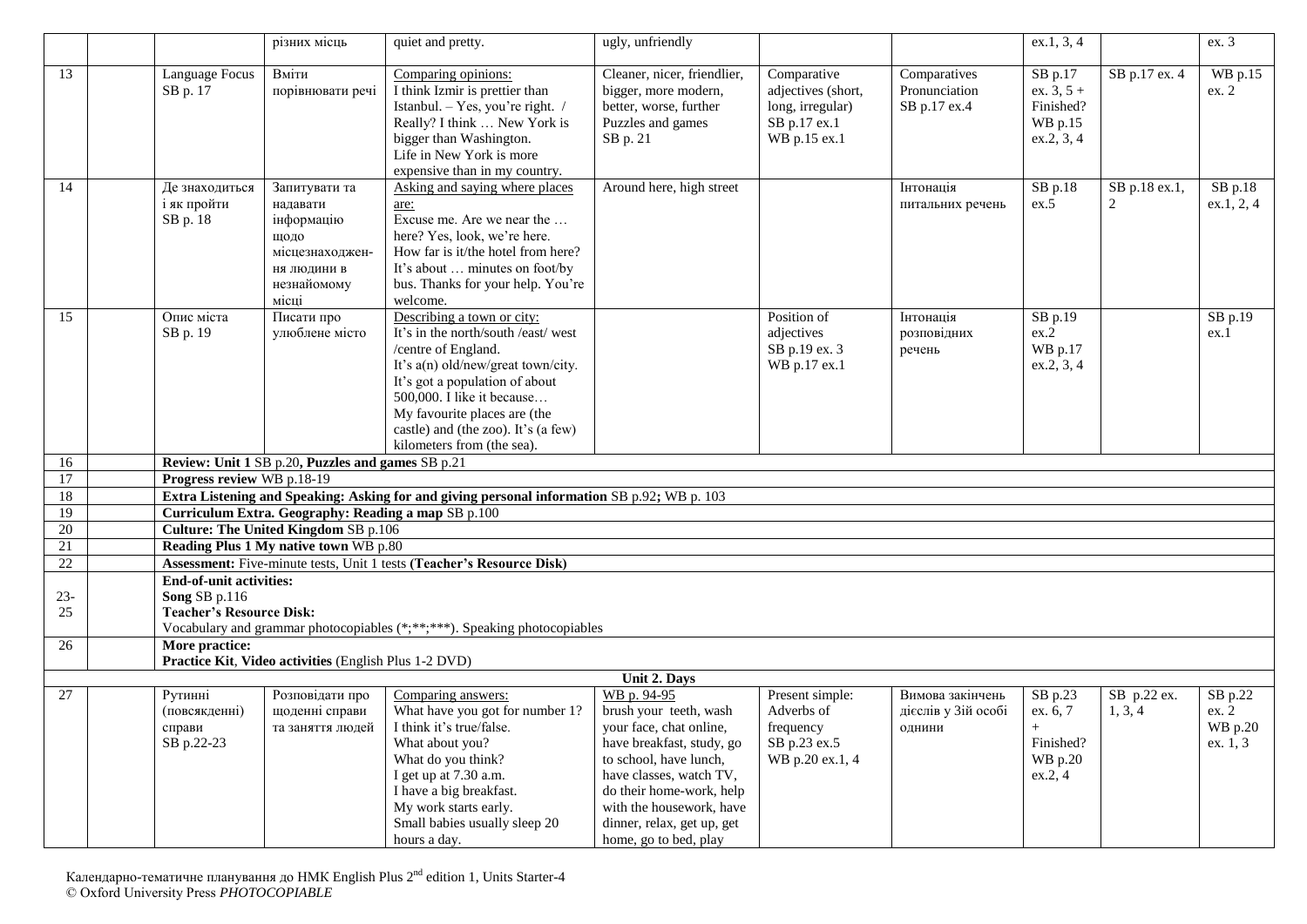|       |                                                             |                                                                                                                   |                                                                                                                                                                                                                                       | video games, sleep                                                                                                                                                                                   |                                                                                                     |                                                            |                                                                   |                                             |                                              |
|-------|-------------------------------------------------------------|-------------------------------------------------------------------------------------------------------------------|---------------------------------------------------------------------------------------------------------------------------------------------------------------------------------------------------------------------------------------|------------------------------------------------------------------------------------------------------------------------------------------------------------------------------------------------------|-----------------------------------------------------------------------------------------------------|------------------------------------------------------------|-------------------------------------------------------------------|---------------------------------------------|----------------------------------------------|
| 28    | Зайнятий<br>(насичений)<br>день<br>SB p.24                  | Розуміти<br>загальну думку<br>тексту                                                                              | Noel gets up at 4.45 a.m., has<br>breakfast and goes to work. When<br>he has a break, he doesn't relax -<br>he comes home and takes children<br>to school in the family minibus.<br>Sue works at home. Sue doesn't<br>watch TV a lot. | brother, (grand)son,<br>(grand)daughter, sister,<br>parents                                                                                                                                          | Present simple                                                                                      | Вимова нових слів                                          | WB p.24<br>ex. 4, 5                                               | SB p.24 ex.2                                | SB p.24<br>ex.1, 2<br>WB p.24<br>ex. 1, 2, 3 |
| 29    | Language Focus<br>SB p.25                                   | Розповідати про<br>факти та рутинні<br>справи людей                                                               | I study a lot. He has breakfast. I<br>don't play football. My sister<br>doesn't play video games.                                                                                                                                     | finish, get up, go (to<br>school/work), have a<br>break, help with the<br>housework, make<br>breakfast, relax, sit on the<br>sofa a lot, speak, study,<br>wash the dishes/the car,<br>watch TV a lot | Present simple:<br>affirmative and<br>negative<br>SB p. 25 ex.1, 4<br>WB p.21 ex.2                  | Pronunciation Third<br>person -s<br>SB p. 25 ex.3          | SB p.25<br>ex.3, 5<br>Finished?<br>WB p.21<br>ex.1, 3, 5          | SB p.25 ex. 3                               | SB p. 25<br>ex.1, 4<br>WB p.21<br>ex.4       |
| 30    | Святкові дні<br>SB p.22                                     | Розуміти опис<br>свята та<br>описувати своє<br>улюблене свято                                                     |                                                                                                                                                                                                                                       | Celebrate, dance, give, go<br>out, have, invite, make,<br>play, sing, visit, wear                                                                                                                    |                                                                                                     | Інтонація<br>питальних та<br>розповідних<br>речень         | WB p. 22<br>ex. 5                                                 | SB p.26 ex. 3,<br>4<br>WB p. 22<br>ex. 3, 4 | SB p. 26<br>ex. 2<br>WB p. 22<br>ex. 1, 2    |
| 31    | Language Focus<br>SB p. 27                                  | Запитувати та<br>надавати<br>інформацію<br>щодо щоденних<br>справ та<br>відпочинку                                | What presents do you prefer?<br>What do you do on holidays?<br>I usually visit friends and watch<br>TV.<br>Who do you go out with?<br>How does your mum relax?                                                                        | In the holidays/the<br>summer/the evening<br>At 6 a.m./2.30 p.m./<br>On weekdays/<br>Monday/Tuesday/<br>At the weekend, New<br>Year, ,,,                                                             | Time expressions:<br>at/on/in<br>Present simple:<br>questions<br>SB p. 27 ex. 1, 5<br>WB p. 23 ex 1 | Інтонація<br>питальних речень<br>та коротких<br>відповідей | SB $p.27$<br>ex.3, 6<br>$^{+}$<br>Finished?<br>WB p.23<br>ex.3, 4 |                                             | SB p.27<br>ex. 2                             |
| 32    | Запит<br>інформації про<br>подорожі<br>SB p. 28             | Запитувати<br>інформацію, що<br>стосується<br>подорожей та<br>розуміти<br>відповіді на<br>поставлені<br>запитання | Making plans and suggestions:<br>What's on? What do you want to<br>do/see? What about (the) ?<br>Let's go to (the) $\dots$ I'm not really<br>interested in (the)<br>I like the sound of (the)                                         | Barbeque, cooking class,<br>dance/costume<br>competition, disco,<br>fireworks, quiz                                                                                                                  | Prepositions by and<br>on<br>WB p.18 ex.4, 5                                                        | Інтонація<br>питальних речень                              | SB p.28<br>ex.6                                                   | SB p.28 ex. 2,<br>3                         | SB p.28<br>ex.1, 2, 4                        |
| 33    | Опис свята<br>SB p.29                                       | Писати про<br>улюблене свято                                                                                      | Talking about a celebration:<br>There's a celebration called (the<br>Notting Hill Carnival).<br>People celebrate<br>There are (big parades) in the<br>street. It's a lot of (fun).                                                    | Celebration, costume,<br>parade                                                                                                                                                                      | Language point:<br>also<br>SB p.29 ex. 4<br>WB p.25 ex.1                                            |                                                            | SB p.29<br>ex.3, 5<br>WB p.25<br>ex.2, 4                          |                                             | SB p.29<br>ex.2<br>WB p.25<br>ex.3           |
| 34    |                                                             |                                                                                                                   | Review. Unit 2 SB p.30; Cumulative review Starter - Unit 2 WB p.76                                                                                                                                                                    |                                                                                                                                                                                                      |                                                                                                     |                                                            |                                                                   |                                             |                                              |
| 35    |                                                             | Progress review. Unit 2 WB p.26-27                                                                                |                                                                                                                                                                                                                                       |                                                                                                                                                                                                      |                                                                                                     |                                                            |                                                                   |                                             |                                              |
| 36    |                                                             |                                                                                                                   | Extra Listening and Speaking: Talking about timetables SB p.93 WB p.103                                                                                                                                                               |                                                                                                                                                                                                      |                                                                                                     |                                                            |                                                                   |                                             |                                              |
| 37    |                                                             | Curriculum Extra: Geography: Time zones SB p.101                                                                  |                                                                                                                                                                                                                                       |                                                                                                                                                                                                      |                                                                                                     |                                                            |                                                                   |                                             |                                              |
| 38    | Culture: Weird festivals SB p.107                           |                                                                                                                   |                                                                                                                                                                                                                                       |                                                                                                                                                                                                      |                                                                                                     |                                                            |                                                                   |                                             |                                              |
| 39    |                                                             |                                                                                                                   | <b>Assessment:</b> Five-minute tests, Unit 2 tests (Teacher's Resource Disk)                                                                                                                                                          |                                                                                                                                                                                                      |                                                                                                     |                                                            |                                                                   |                                             |                                              |
|       |                                                             | Reading Plus 2 Christmas in Great Britain WB p.81                                                                 |                                                                                                                                                                                                                                       |                                                                                                                                                                                                      |                                                                                                     |                                                            |                                                                   |                                             |                                              |
| $40-$ | <b>End-of-unit activities:</b><br>Puzzles and games SB p.31 |                                                                                                                   |                                                                                                                                                                                                                                       |                                                                                                                                                                                                      |                                                                                                     |                                                            |                                                                   |                                             |                                              |
| 42    |                                                             |                                                                                                                   |                                                                                                                                                                                                                                       |                                                                                                                                                                                                      |                                                                                                     |                                                            |                                                                   |                                             |                                              |

Календарно-тематичне планування до HMK English Plus 2<sup>nd</sup> edition 1, Units Starter-4 © Oxford University Press *PHOTOCOPIABLE*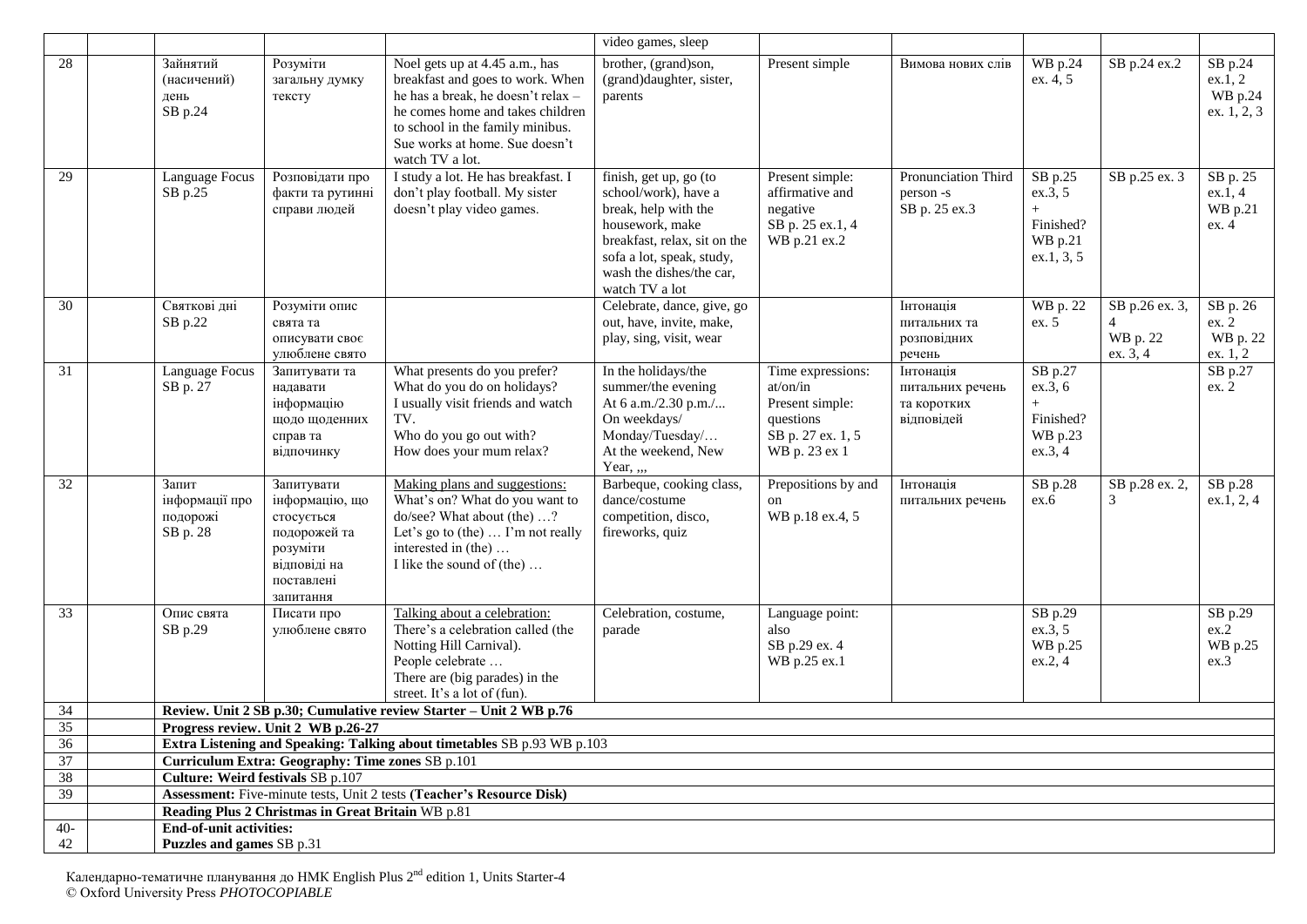|    | Project A class survey SB p.112         |                                                                                      |                                                                                                                                                                                                                                                                                                                                                                                     |                                                                                                                                                                                                               |                                                                                                                               |                                                                                                                                            |                                                                           |                                              |                                                 |  |  |  |
|----|-----------------------------------------|--------------------------------------------------------------------------------------|-------------------------------------------------------------------------------------------------------------------------------------------------------------------------------------------------------------------------------------------------------------------------------------------------------------------------------------------------------------------------------------|---------------------------------------------------------------------------------------------------------------------------------------------------------------------------------------------------------------|-------------------------------------------------------------------------------------------------------------------------------|--------------------------------------------------------------------------------------------------------------------------------------------|---------------------------------------------------------------------------|----------------------------------------------|-------------------------------------------------|--|--|--|
|    | <b>Teacher's Resource Disk:</b>         |                                                                                      | Vocabulary and grammar photocopiables (*;**;***). Speaking photocopiables                                                                                                                                                                                                                                                                                                           |                                                                                                                                                                                                               |                                                                                                                               |                                                                                                                                            |                                                                           |                                              |                                                 |  |  |  |
| 43 | More practice:                          |                                                                                      |                                                                                                                                                                                                                                                                                                                                                                                     |                                                                                                                                                                                                               |                                                                                                                               |                                                                                                                                            |                                                                           |                                              |                                                 |  |  |  |
|    |                                         | Practice Kit, Video activities (English Plus 1-2 DVD)                                |                                                                                                                                                                                                                                                                                                                                                                                     |                                                                                                                                                                                                               |                                                                                                                               |                                                                                                                                            |                                                                           |                                              |                                                 |  |  |  |
|    | Unit 3. Wild Life.                      |                                                                                      |                                                                                                                                                                                                                                                                                                                                                                                     |                                                                                                                                                                                                               |                                                                                                                               |                                                                                                                                            |                                                                           |                                              |                                                 |  |  |  |
| 44 | Тварини                                 | Описувати                                                                            | Identifying things:                                                                                                                                                                                                                                                                                                                                                                 | WB p. 95-96                                                                                                                                                                                                   | Present simple:                                                                                                               | Вимова назв                                                                                                                                | SB p.32-                                                                  | SB p.32 ex.3,                                | SB p.32-                                        |  |  |  |
|    | SB p.32-33                              | тварин                                                                               | What do you think it is/ they are?<br>I/We have no idea.<br>It looks like a/an<br>It sounds like a/an<br>Maybe it's a                                                                                                                                                                                                                                                               | Bat, bear, butterfly,<br>camel, cat, crocodile, dog,<br>eagle, elephant, fish, frog,<br>giraffe, gorilla, octopus,<br>ostrich, panda, rabbit, rat,<br>scorpion, snake, spider,                                | questions and<br>answers                                                                                                      | тварин.<br>Інтонація<br>питальних та<br>розповідних<br>речень<br>WB p. 95-96                                                               | 33 ex. 2, 7<br>Finished?<br>WB p.28<br>ex. 2, 4                           | $\overline{4}$                               | 33<br>ex.1<br>WB p.28<br>ex.1, 3                |  |  |  |
|    |                                         |                                                                                      |                                                                                                                                                                                                                                                                                                                                                                                     | whale, wolf.                                                                                                                                                                                                  |                                                                                                                               |                                                                                                                                            |                                                                           |                                              |                                                 |  |  |  |
| 45 | Найпотворніші<br>види тварин<br>SB p.34 | Розуміти статтю<br>про тварин                                                        | Animals aren't really a problem<br>for people. People don't kill<br>animals just for food. They also<br>hunt them. Animals are becoming<br>extinct. The "red list" of animals<br>in danger includes Animals are<br>dying and becoming extinct<br>because of human actions.                                                                                                          | Beautiful, common, dull,<br>colourful, rare, protect,<br>species, be-come extinct,<br>danger, help<br>Blobfish, proboscis, weird                                                                              | Present simple.                                                                                                               | Вимова нових слів                                                                                                                          | WB p.32<br>ex. 4, 5                                                       | SB p.34 ex. 2                                | SB p. 34<br>ex.1, 2, 3<br>WB p.32<br>ex.1, 2, 3 |  |  |  |
| 46 | Language Focus<br>SB p.35               | Розповідати про<br>свою країну                                                       | The hottest month is July and the<br>coldest month is January.<br>The nicest month here is<br>September. The highest<br>mountains are the Rockies.<br>Where are the best places to go?<br>The most beautiful area of<br>Canada is Jasper National Park.                                                                                                                             |                                                                                                                                                                                                               | Superlative<br>adjectives<br>SB p.35 ex.1, 2<br>WB p.29 ex.1                                                                  | Pronunciation Bank:<br>$-$ ing WB p.91                                                                                                     | SB p.35<br>ex. 4, 5, 6<br>Finished?<br>WB p.29<br>ex.3, 4                 |                                              | <b>WB</b> p.29<br>ex 2, 3                       |  |  |  |
| 47 | Дивовижні<br>тварини<br>SB p.36         | Розуміти на слух<br>інформацію<br>щодо вмінь<br>тварин                               | Which animals move very<br>quickly? Which animal doesn't<br>fly, run or swim? Which animal<br>jumps and swims?                                                                                                                                                                                                                                                                      | Climb, communicate,<br>drink, fly, grow, hear,<br>jump, kill, move, run, see,<br>survive, swim,                                                                                                               | Present simple<br>Which animal ?                                                                                              | Вимова нових слів<br>та виразів                                                                                                            | WB p.30<br>ex. 5                                                          | SB p.36 ex.1,<br>3, 4<br>WB p.30 ex.<br>3, 4 | SB p.36<br>ex. 2, 4, 5<br>WB p.30<br>ex.1, 2    |  |  |  |
| 48 | Language Focus<br>SB p.37               | Розповідати про<br>те, що ми вміємо<br>(можемо) і не<br>вміємо (не<br>можемо) робити | Estimating:<br>(A new baby) is usually between<br>$(2.5)$ and $(4.5)$ kilos.<br>(Gorillas) can grow to around<br>$(250$ kilos).<br>(Camels) can survive about (6<br>months) without water.<br>An eagle can see a small animal.<br>Ostriches can't fly.<br>Can a scorpion kill a human? -<br>Yes, it can./ No, it can't.<br>How far can an eagle see?<br>How big can a gorilla grow? | Swim 25 metres, dance<br>salsa, sing a song, name<br>10 animals in English,<br>cook a meal, run<br>backwards with your eyes<br>closed, eat 4 hot dogs,<br>play a musical instrument<br>Between, around, about | Can for ability<br>Questions with How<br>$\ldots$ ?<br>(far/long/tall/heavy/<br>fast/many)<br>SB p.37 ex.1, 2<br>WB p.31 ex.1 | Інтонація<br>прохання дозволу,<br>позитивної<br>відповіді на нього<br>та відмови<br>Інтонація<br>загального та<br>спеціального<br>запитань | SB p.37<br>ex.3, 6, 7<br>$+$<br>Finished?<br>WB p.31<br>ex. 2, 3, 4,<br>5 | SB p.37 ex.5                                 | SB p.37<br>ex.2, 4                              |  |  |  |
| 49 | Чи можна                                | Питати дозволу                                                                       | Requesting, giving and refusing                                                                                                                                                                                                                                                                                                                                                     | It's really good, watch TV                                                                                                                                                                                    | Can for permission                                                                                                            | Інтонація                                                                                                                                  | SB p.38                                                                   | SB p.38 ex.2                                 | SB p. 38                                        |  |  |  |
|    | мені $\ldots$ ?<br>SB p.38              | щось зробити                                                                         | permission:<br>Is it OK if I/we $\ldots$ ?                                                                                                                                                                                                                                                                                                                                          | later, watch that wildlife<br>programme on TV, it's                                                                                                                                                           |                                                                                                                               | прохання дозволу,<br>позитивної                                                                                                            | ex. 4, 5, 6<br>WB p.41                                                    |                                              | ex.1, 3, 4                                      |  |  |  |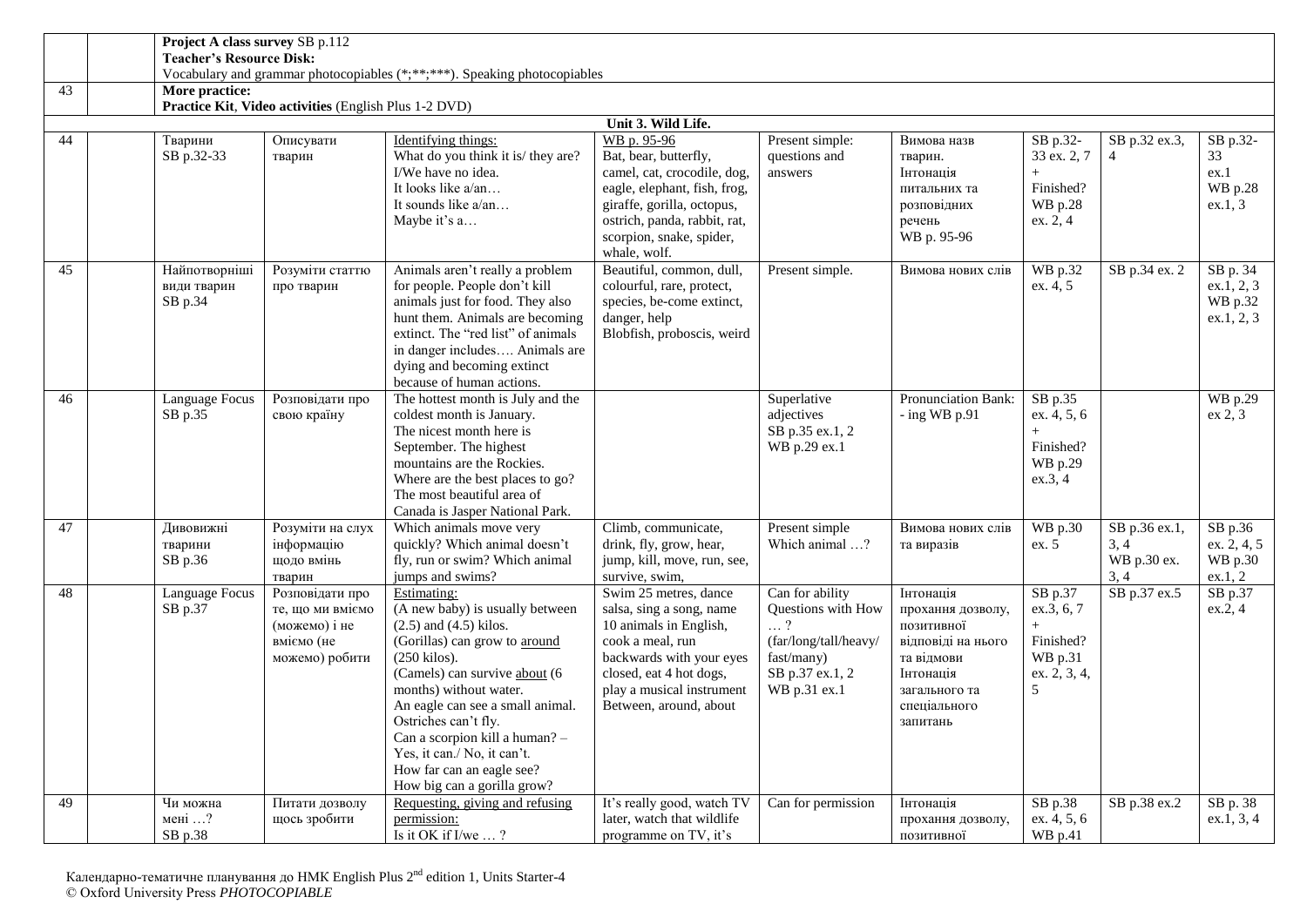|          |      |                                                                   |                                                                                                     | Can I/we/you ?<br>Yes, of course, you can.<br>No, I'm afraid you can't.<br>I'm sorry, but                                                                                                                                                                                                | time for dinner                                                                                                                                                                                            |                                                                                                        | відповіді на нього<br>та відмови               | ex. 2, 3, 4                                      |                       |                                                                   |
|----------|------|-------------------------------------------------------------------|-----------------------------------------------------------------------------------------------------|------------------------------------------------------------------------------------------------------------------------------------------------------------------------------------------------------------------------------------------------------------------------------------------|------------------------------------------------------------------------------------------------------------------------------------------------------------------------------------------------------------|--------------------------------------------------------------------------------------------------------|------------------------------------------------|--------------------------------------------------|-----------------------|-------------------------------------------------------------------|
| 50       | Опис | Тварини в<br>небезпеці.<br>зображення<br>дикої природи<br>SB p.39 | Писати статтю<br>про тварину під<br>загрозою<br>зникнення, з<br>прикладами                          | Describing animals in danger:<br>The (Philippine eagle) lives in<br>(the forests of the Philippines).<br>They can weigh/grow to/be (1<br>meter long). It's one of the<br>(biggest birds in the world).<br>The  is now in danger.<br>You can find information on the<br>website of        | Adult, weigh, such as, in<br>danger, activity like<br>farming, for example,<br>pollution, hunting, fishing                                                                                                 | Language point:<br>Giving examples<br>Сполучник such as,<br>like<br>SB p.39 ex.4, 5<br>WB p.33 ex.1, 2 |                                                | SB p.39<br>ex.4<br>WB p.33<br>ex.4               |                       | SB p.39<br>ex.1, 2, 3<br>WB p.33<br>ex.3                          |
| 51       |      |                                                                   | Review. Unit 3 SB p.40; Puzzles and games SB p.41                                                   |                                                                                                                                                                                                                                                                                          |                                                                                                                                                                                                            |                                                                                                        |                                                |                                                  |                       |                                                                   |
| 52       |      |                                                                   | Progress review. Unit 3 WB p. 34-35                                                                 |                                                                                                                                                                                                                                                                                          |                                                                                                                                                                                                            |                                                                                                        |                                                |                                                  |                       |                                                                   |
| 53       |      |                                                                   |                                                                                                     | Extra Listening and Speaking: Phoning a friend SB p.94 WB p. 103                                                                                                                                                                                                                         |                                                                                                                                                                                                            |                                                                                                        |                                                |                                                  |                       |                                                                   |
| 54<br>55 |      |                                                                   | Curriculum Extra: Natural science: Animals SB p.102<br>Culture: The English-speaking world SB p.106 |                                                                                                                                                                                                                                                                                          |                                                                                                                                                                                                            |                                                                                                        |                                                |                                                  |                       |                                                                   |
| 56       |      |                                                                   | Culture Plus Ukraine: facts and figures WB p.89                                                     |                                                                                                                                                                                                                                                                                          |                                                                                                                                                                                                            |                                                                                                        |                                                |                                                  |                       |                                                                   |
| 57       |      |                                                                   |                                                                                                     | Reading Plus 3 National museum of natural history in Kyiv WB p.82                                                                                                                                                                                                                        |                                                                                                                                                                                                            |                                                                                                        |                                                |                                                  |                       |                                                                   |
| 58       |      |                                                                   |                                                                                                     | Assessment: Five-minute tests, Unit 3 tests (Teacher's Resource Disk)                                                                                                                                                                                                                    |                                                                                                                                                                                                            |                                                                                                        |                                                |                                                  |                       |                                                                   |
| $59-$    |      | <b>End-of-unit activities:</b>                                    |                                                                                                     |                                                                                                                                                                                                                                                                                          |                                                                                                                                                                                                            |                                                                                                        |                                                |                                                  |                       |                                                                   |
| 61       |      | Song: I can tell you SB p. 117<br><b>Teacher's Resource Disk:</b> |                                                                                                     | Vocabulary and grammar photocopiables (*;**;***). Speaking photocopiables                                                                                                                                                                                                                |                                                                                                                                                                                                            |                                                                                                        |                                                |                                                  |                       |                                                                   |
| 62       |      | More practice:                                                    | Practice Kit, Video activities (English Plus 1-2 DVD)                                               |                                                                                                                                                                                                                                                                                          |                                                                                                                                                                                                            |                                                                                                        |                                                |                                                  |                       |                                                                   |
|          |      |                                                                   |                                                                                                     |                                                                                                                                                                                                                                                                                          | Unit 4. Learning World.<br>WB p. 96-97                                                                                                                                                                     |                                                                                                        |                                                |                                                  |                       |                                                                   |
| 63       |      | Шкільні<br>предмети<br>SB p.42-43                                 | Вести розмову<br>про школу та<br>шкільний<br>розклад<br>(предмети)                                  | Talking about school subjects:<br>I've got no/a bit of/ loads of<br>(maths) homework. Our (art)<br>teacher is/ isn't very/quite strict.<br>I'm great/not great at (history).<br>I'm really good at art.<br>I enjoy (geography).<br>$\Gamma$ m OK at (PE).<br>I prefer (English). Me too! | Art, English, geography,<br>history, ICT, maths, PE,<br>PSHE, science, Spanish,<br>subject, Class, exam, pin,<br>genius, homework,<br>textbook, language,<br>notebook, teacher,<br>questionnaire, textbook | Present simple                                                                                         | Вимова нових слів<br>та виразів<br>WB p. 96-97 | SB p. 43<br>ex.5<br>Finished?<br>WB p.36<br>ex.4 | SB p.43 ex.1,<br>3, 4 | SB p. 42-<br>43 ex. 2,<br>$\overline{4}$<br>WB p.36<br>ex.1, 2, 3 |
| 64       |      | Шкільні<br>проекти<br>SB p.44                                     | Визначати думку<br>автора                                                                           | This is a geography class in<br>Bangladesh. The students are<br>studying on a "boat school". The                                                                                                                                                                                         | Boarding, boat school,<br>private,<br>primary/secondary school                                                                                                                                             | Present continuous                                                                                     | Вимова нових слів<br>та виразів                | SB p. 44<br>ex.5<br>WB p.40                      | SB p.44 ex.2          | SB p. 44<br>ex. 1.3<br>WB p.40                                    |
|          |      | <b>Language Focus</b>                                             | Розповідати про                                                                                     | boat isn't moving at the moment,<br>but at the start and end of the day,<br>it goes along the river.<br>The students are studying.                                                                                                                                                       |                                                                                                                                                                                                            |                                                                                                        |                                                | ex.4, 5<br>SB p.45                               | SB p.45 ex.3          | ex.1, 2, 3<br>WB p.37                                             |